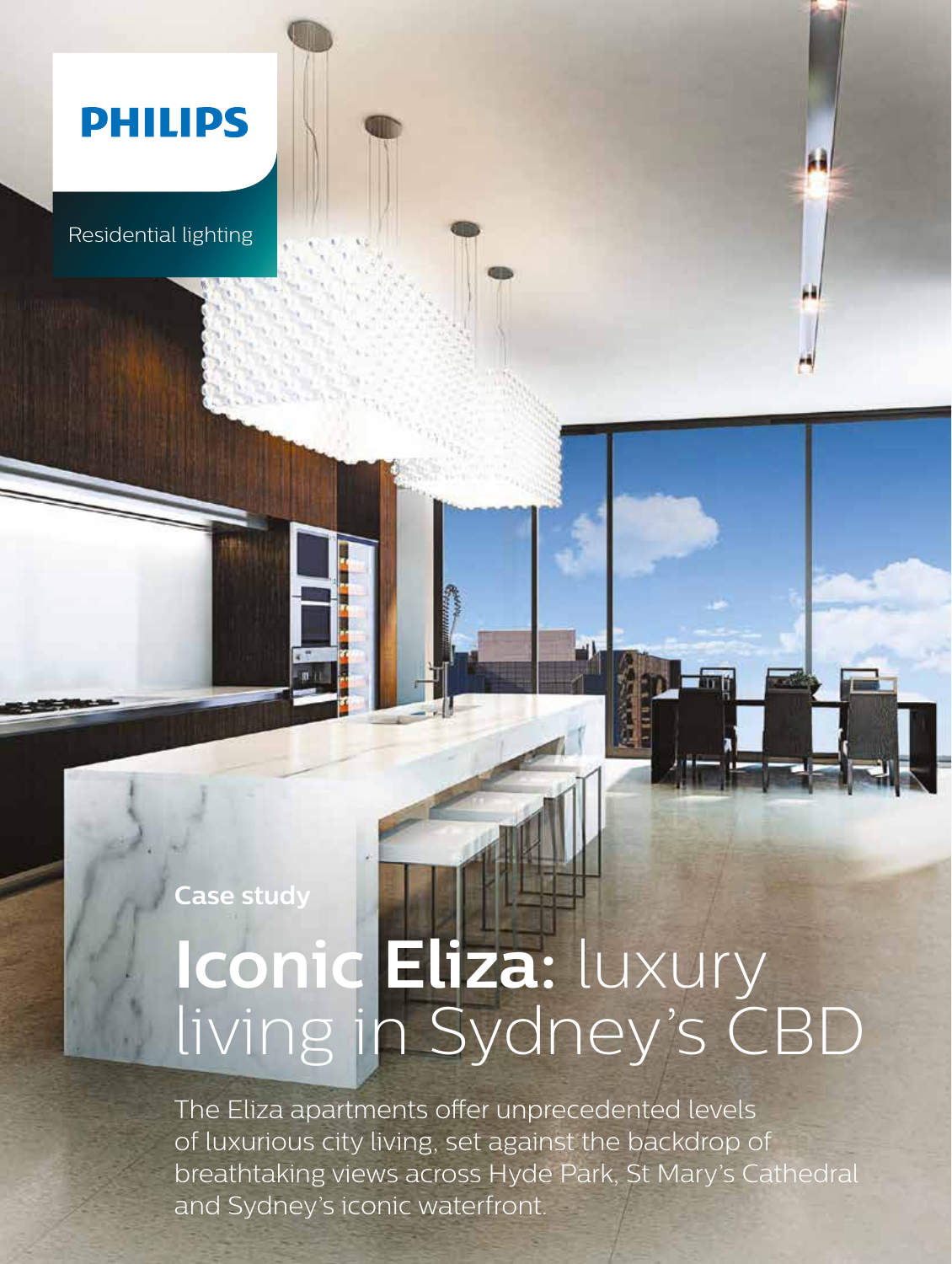## Background

The design of any successful development needs to work in harmony with its surroundings, complementing its setting while also being enhanced by it. When developer Ceerose embarked on an apartment-block project on Elizabeth Street in the heart of Sydney's CBD, the location itself called for the company to draw deeply from its well of expertise to match the completed residences to their high-profile location.

The design work for The Eliza began in 2012, with final completion achieved in May 2014. The 19 apartments span 17 aboveground stories, with an additional six levels of basement parking and storage. Floors one to five each accommodate a pair of two-bedroom, twobathroom apartments, while from floors six to thirteen a four-bedroom, four-bathroom apartment takes up each entire level.

The Eliza's crowning glory is the palatial four-bedroom, six-bathroom apartment, described as Sydney's most jaw-dropping penthouse. Covering three entire floors – levels 14, 15 and 16 – the 470-square-meter penthouse redefines opulence, with 3.8m-high ceilings, expansive and classically proportioned rooms and nothing but the finest details, materials and appliances.

## The challenge

As well as matching the apartments to the expectations of its debonair address, Ceerose also faced the challenge of incorporating sophisticated lighting and automation controls to these apartments in a way that complements the overall design ethos. Such a system needs to be intuitive, elegant and unobtrusive, yet have the necessary functionality and flexibility to meet the wide-ranging needs of all the prospective residents.

Sydney-based Automated Electrical Solutions (AES) won the contract to supply and commission the automation and lighting controls by recommending the use of a Philips Dynalite control solution. AES Managing Director, Joe Joukhadar, explains that this decision was based on the reliability and high levels of functionality that the Dynalite platform offers.

The Dynalite system has a proven record achieving flicker-free LED dimming and also features an inbuilt energy management system that is one of the most advanced and reliable on the market. Moreover, Dynalite supports high levels of customization and integration, enabling the commissioning engineer to tailor completed systems to meet the exact requirements of the end-user either during installation or at a later time.

## The solution

The Philips Dynalite solution uses standalone systems for each apartment, with the robust DyNet network used to connect the various elements together. Dynalite DDMC802-GL multipurpose controllers – fitted with trailing-edge dimmer modules – manage the predominantly LED lighting, with additional DDLED605 controllers employed to control colored LED strip lights.

A combination of Dynalite DDRC1220FR-GL and DDRC810DT-GL relay controllers manage floor heating, heated towel rails, exhaust fans, air conditioning, fireplaces, automated blinds and louvres, and lighting for the penthouse's swimming pool lighting. Third-party integration, including interconnection between the lighting and entertainment systems, is achieved through the use of RS232 gateways.

For that extra touch of refined chic, the celebrated Dynalite Antumbra user interfaces (UIs) were used

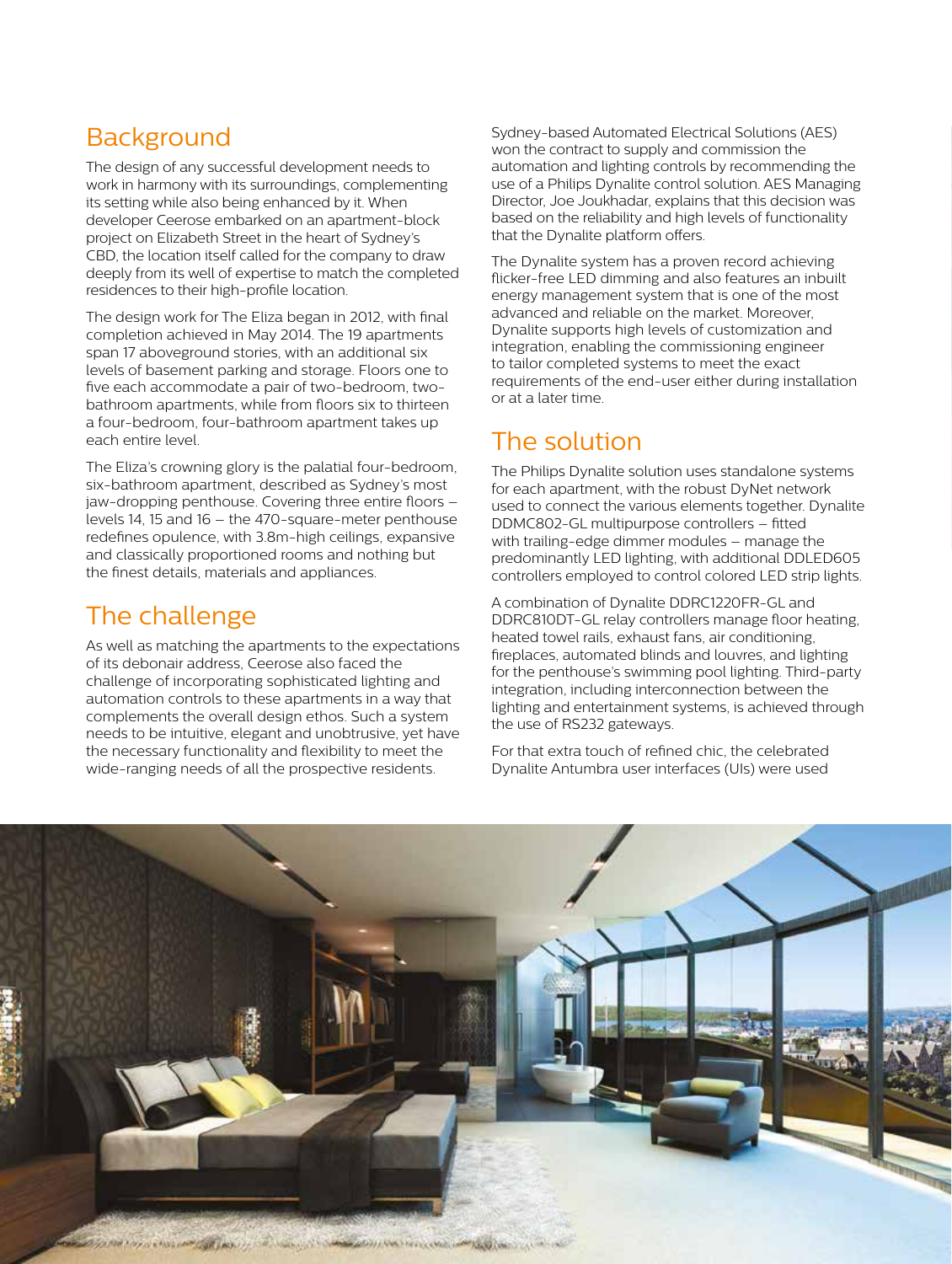

throughout The Eliza, finished in white and featuring an aluminum surround and customized labeling. Not only are these UIs beautiful to behold, but behind their simplistic elegance resides the absolute pinnacle of UI technology available today.

Flush-mounted 360-degree Dynalite DUS804C ceiling sensors detect both light levels and occupancy, enabling lighting pathways to be automatically activated and sophisticated daylight-harvesting solutions to be employed in specific areas. The finished system was commissioned using Dynalite EnvisionProject software, with a number of standard lighting scenes preprogrammed, including 'Day', 'Afternoon', 'Party', 'Relax', Good Night', 'House Off' and 'Welcome'. These can be fine-tuned to match individual requirements and more scenes added as required by the apartments' owners.

### **Benefits**

The Philips Dynalite system with its hassle-free installation, fault-free operation, functionality and flexibility, have impressed Ceerose. Simple inclusions, such as the five-year warranty on all products supplied and commissioned by AES, ensure that Ceerose is keen to include Philips Dynalite control systems in future developments.

The Dynalite automation system perfectly complements the sophistication of the apartments' overall design, adding value and creating a 'wow' factor without distracting or detracting from the overall architectural impact. Above all, the Dynalite system has been devised

## **"We are passionate about meeting our customers' precise requirements** and Philips Dynalite offers the best automation system currently available to achieve this: the functionality and ease-of-use simply cannot be beaten."

**Joe Joukhadar, Automated Electrical Solutions Managing Director.**

for simplicity of use: the system's functionality exceeds what most users could ever imagine, yet its intuitive design ensures easy operation from the first time a person walks into one of these stunning apartments.

The overall effect is something rather special: the location, architecture, design, layout, integration and convenience all work together to make The Eliza a unique opportunity for luxury city living at its very best.

#### **Fast facts**

#### **Project:**

The Eliza

#### **Location:**

141-143 Elizabeth Street, Sydney, Australia

**Owner & developer:** Ceerose

**Architects:**

Tony Owen Partners

**Automation supply and commissioning:** Automated Electrical Solutions

#### **Products:**

DDMC802-GL 8-channel Multi-Purpose Controllers with Trailing Edge dimmer Modules, DDRC1220FR-GL 12-channel relay controllers, DDRC810DT-GL 8-channel relay controllers, DDLED605 6-channel LED dimmer controllers, AntumbraButton User Interfaces, DUS804C 360-degree flush-mounted ceiling multipurpose sensors, DDTC001 timeclock, DNG232 RF232 network gateways, EnvisionProject commissioning software